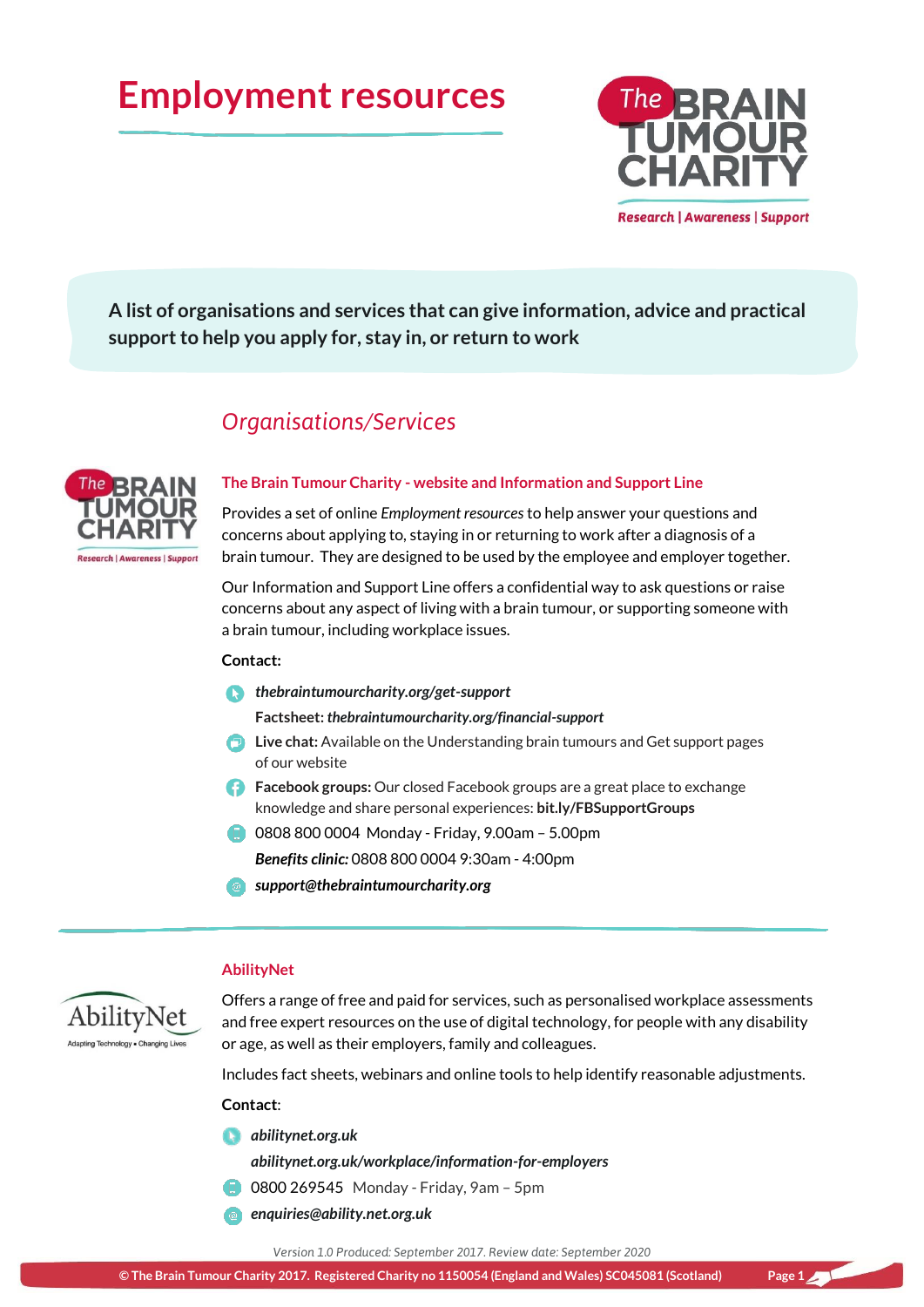

# **ACAS**

Provides free and impartial information, advice, training, conciliation and other services for employers and employees to help prevent or resolve workplace **Contact**:

*[acas.org.uk](http://www.acas.org.uk/)*

0300 123 1100 **(ACAS Helpline)** Monday – Friday, 8am - 6pm 18001 0300 123 1100 **(***[Text Relay service](http://ngts.org.uk/textrelay_index.php)*)

ACAS Helpline Online - an automated system designed to give straightforward answers to frequently asked employment relations questions. *[acas.org.uk/helplineonline](http://www.acas.org.uk/helplineonline)*

# **Access to Work and Access to Work (NI)**

for practical support.



# **Contact**:

*[gov.uk/government/publications/access-to-work-factsheet/access-to-work-factsheet](https://www.gov.uk/government/publications/access-to-work-factsheet/access-to-work-factsheet-for-customers)[for-customers](https://www.gov.uk/government/publications/access-to-work-factsheet/access-to-work-factsheet-for-customers)*

Helps people with a disability to start, stay in or return to work. Offers advice and grants

- 0345 268 8489 **(Telephone)** 0345 608 8753 **(Textphone)**  Monday - Friday, 8am - 6pm
- *[atwosu.london@dwp.gsi.gov.uk](mailto:atwosu.london@dwp.gsi.gov.uk)*
- *[nidirect.gov.uk/articles/access-work-practical-help-work](https://www.nidirect.gov.uk/articles/access-work-practical-help-work)*



#### **Citizens Advice**

Offers free, confidential and impartial advice to help resolve legal, money, work and many other problems.

#### **Contact**:

*[citizensadvice.org.uk](https://www.citizensadvice.org.uk/)*

Use the dropdown list in the top left hand corner to select the country within the UK that you live in.

*[cas.org.uk](http://www.cas.org.uk/)* (Citizens Advice Scotland)

*[citizensadvice.co.uk](https://www.citizensadvice.co.uk/)* (Citizens Advice Northern Ireland)

Advice by phone is available from local Citizens Advice offices. The numbers can be found on the above websites or in the Phone Book

A national phone service, Adviceline, is being developed. It is fully operational in Wales for people who live or work there. In England the service is currently being rolled out.

If it is not yet available in your area, you will hear options for recorded information: 03444 77 20 20 **(For Wales)**

03444 111 444 **(For England)** (or check contact details via websites) 03444 111 445 **(TextRelay)**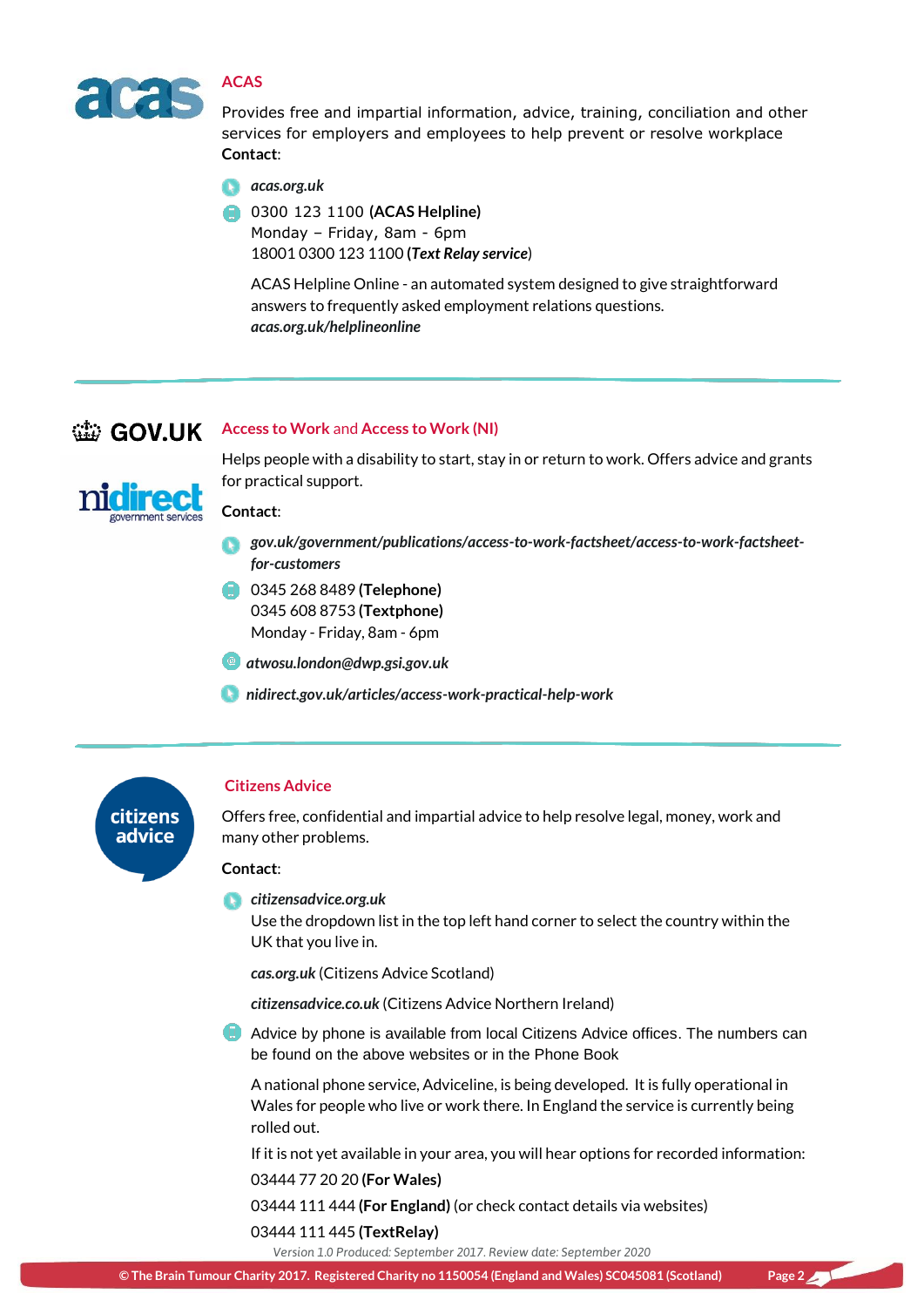

Offers help and advice to both employers and people with disabilities about the range of **specialist support** available to help people start and retain a job.

## **Contact**:

- *[nibusinessinfo.co.uk/content/disability-employment-service](https://www.nibusinessinfo.co.uk/content/disability-employment-service)*
- 02890 252085 **(Adviceline)**

# **Disability** Law **Service**

# **Disability Law Service**

Provides free legal advice and representation to people with disabilities and their carers.

Fighting injustice Contact: for disabled people

- *[dls.org.uk](http://dls.org.uk/)*
- 0207 791 9800 Monday Friday, 9.30am 5.30pm
- *[advice@dls.org.uk](mailto:advice@dls.org.uk)*



# **Disability Rights UK**

Gives advice and information to people with disabilities on a wide range of subjects including employment.

Runs the Equality Advisory Support Service (EASS) – see separate entry below.

#### **Contact**:

- *[disabilityrightsuk.org](https://www.disabilityrightsuk.org/)*
- 0808 800 0082 **(EASS helpline)** 0808 800 0084 **(Text phone)** Monday – Friday, 9.00am – 7.00pm; Saturday 10am – 2pm

BSL users can access a webcam portal via the Royal Association for Deaf people (RAD) website.



# **Disabled Living Foundation**

Provides impartial advice, information and training on equipment for independent living for people with disabilities.

# **Contact**:

*[dlf.org.uk](http://www.dlf.org.uk/)*

0300 999 0004 **(Helpline)** Monday – Friday, 10am – 4pm *[info@dlf.org.uk](mailto:info@dlf.org.uk?subject=Enquiry%20from%20DLF%20website)*

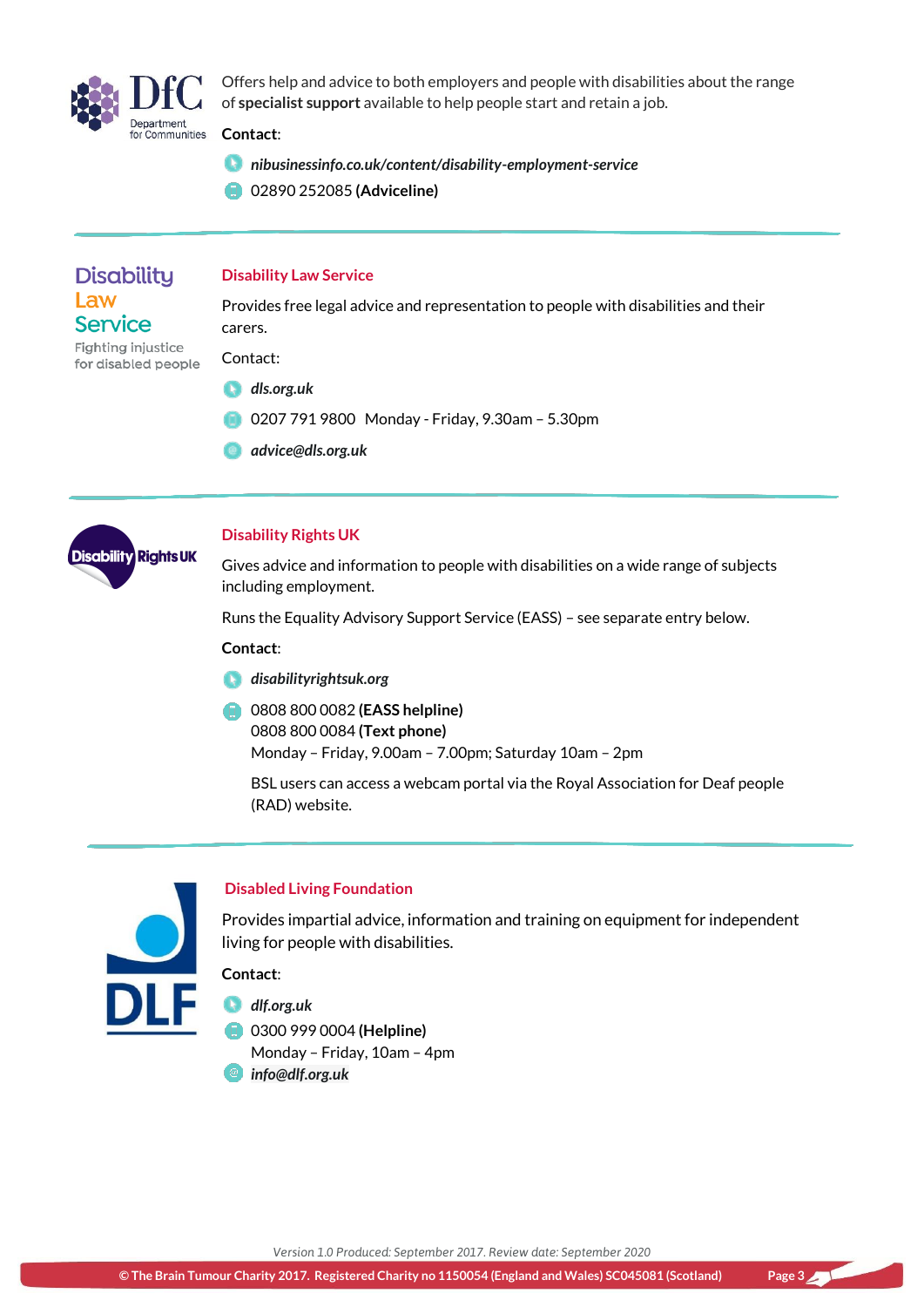

## **Equality Advisory Support Service (EASS)** *[in England, Scotland & Wales]*

Provides free advice and information relating to equality and human rights, across England, Scotland and Wales. They can identify specific articles which may apply to your circumstances and how to raise a complaint if your rights, or a friend/family member's rights, have been breached.

The EASS is able to offer you an action plan with a view to resolving your issue informally without the stress of going to court or a tribunal. They do not offer legal advice.

#### **Contact**:

- *[equalityadvisoryservice.com](http://www.equalityadvisoryservice.com/)*
- 0808 800 0082 **(Advice line)** 0808 800 0084 **(Text phone)** Monday – Friday, 9am – 7pm; Saturday, 10m – 2pm



#### **Equality and Human Rights Commission (EHRC)**

Their website provides useful guidance for both employers and employees on reasonable adjustments and related issues.

They do NOT have a helpline, NOR provide advice on discrimination or human rights issues – for this they refer to the EASS above.

#### **Contact**:

*[equalityhumanrights.com/en/advice-and-guidance](https://www.equalityhumanrights.com/en/advice-and-guidance)*

**Equality Commission** 

#### **Equality Commission Northern Ireland**

Provides advice and assistance for people who feel they have been discriminated against.

Provides practical advice for employers on how to manage duties and obligations under equality laws.

#### **Contact**:

- *[equalityni.org](http://www.equalityni.org/Home)*
- Phone: 02890 500600 02890 500589 **(Text phone)**
	- Monday Friday, 10am 4pm
- *information@ [equalityni.org](mailto:information@equalityni.org)*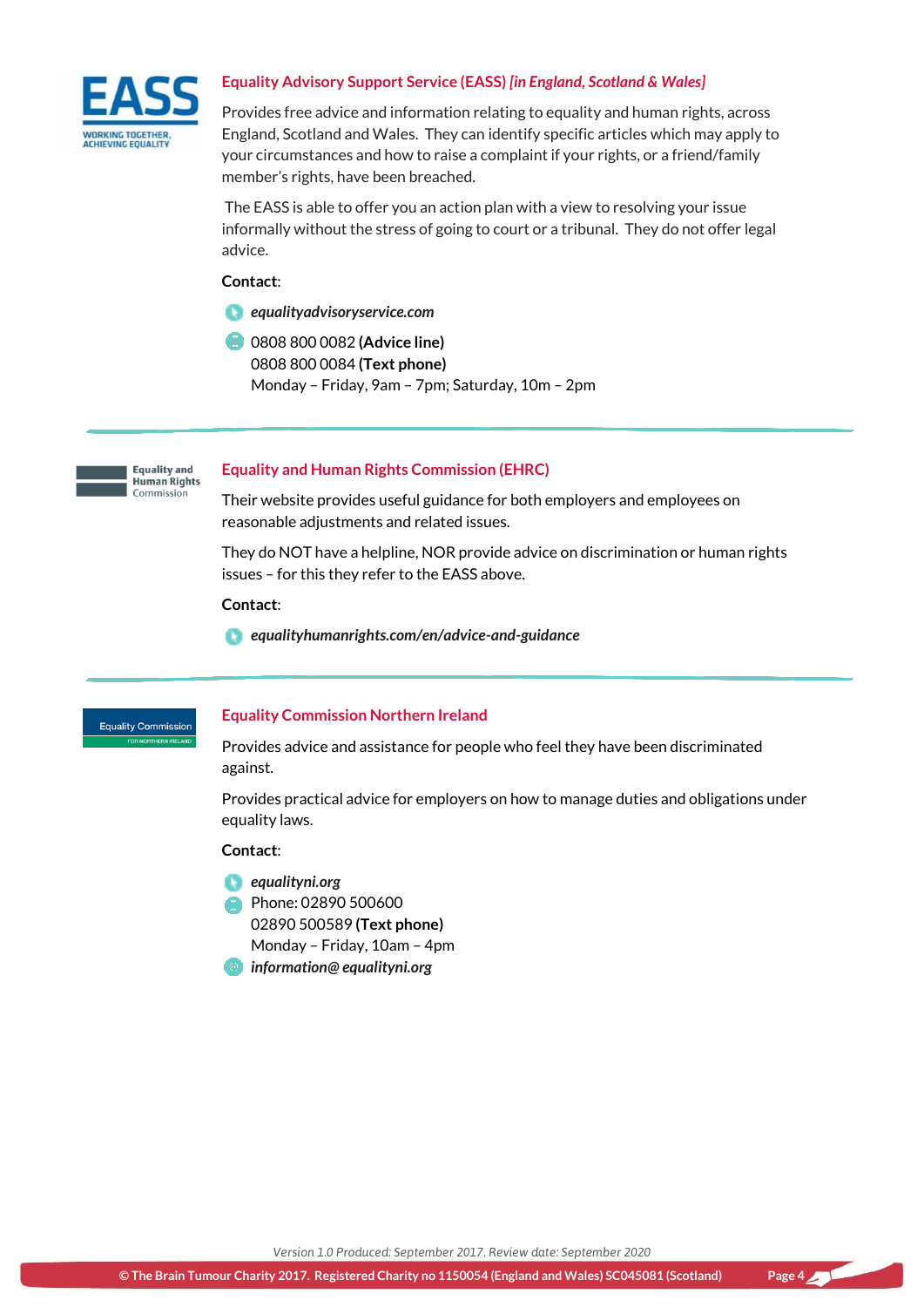#### **Fit for Work service** *[England & Wales]* **and Fit for Work Scotland Fit for Work**

There are two Fit for Work Services both delivering the same service. They offer free, confidential advice and assessment service to employed people if they have been, or are likely to be, off work for four weeks or more. GPs and employers can offer working patients a referral to the service. Includes an in-depth assessment, followed by a personalised Return to Work Plan and managed support to get back to their jobs.

The service helps employers reduce the impact of long-term sickness absence on their businesses and to maintain valuable skills and/or experience which their employee has.

The service is of particular value in small and medium-sized firms where there is no, or limited, employer occupational health support available.

#### **Contact**:

*[fitforwork.org](https://fitforwork.org/)* 0800 032 6235 **(English)**  or 0800 032 6233 **(Cymraeg)**  Monday – Friday, 8.30am – 6pm *[fitforworkscotland.scot](https://fitforworkscotland.scot/)* 0800 019 2211 **(Advice line)**

Monday - Friday, 9am - 5pm

The Fit for Work service does not apply in Northern Ireland, as the Northern Ireland Assembly has not opted to have this referral as an option. However, the helpline, online advice and interactive services are still available to people in Northern Ireland. See also *Disability Employment Service* [N. Ireland] and *Workable (NI)* below.



## **Healthy Working Lives** *(Scotland)*

The national centre of expertise in Scotland in relation to protecting and improving the health of those in work. Works with all kinds of businesses, completely **free** of charge, offering practical information and advice.

#### **Contact**:

- *[healthyworkinglives.com](http://www.healthyworkinglives.com/)*
- **0800 019 2211 (Adviceline)** Monday – Thursday, 9.00am – 5.00pm; Friday, 9.00am – 4.30pm



#### **Healthy Working Wales**

Supports employers, individuals and health professionals to help working age people in Wales stay healthy, so they can remain in employment, or return to work following a period of ill health.

**Workboost Wales** forms part of Healthy Working Wales. It is a Welsh Government funded service and provides employers and individuals with confidential, practical guidance and support on health and safety arrangements, and sickness absence management.

#### **Contact**:

- *[healthyworkingwales.wales.nhs.uk](http://www.healthyworkingwales.wales.nhs.uk/home)*
- 029 2010 4658 **(Helpline)**
- *[workplacehealth@wales.nhs.uk](mailto:workplacehealth@wales.nhs.uk)*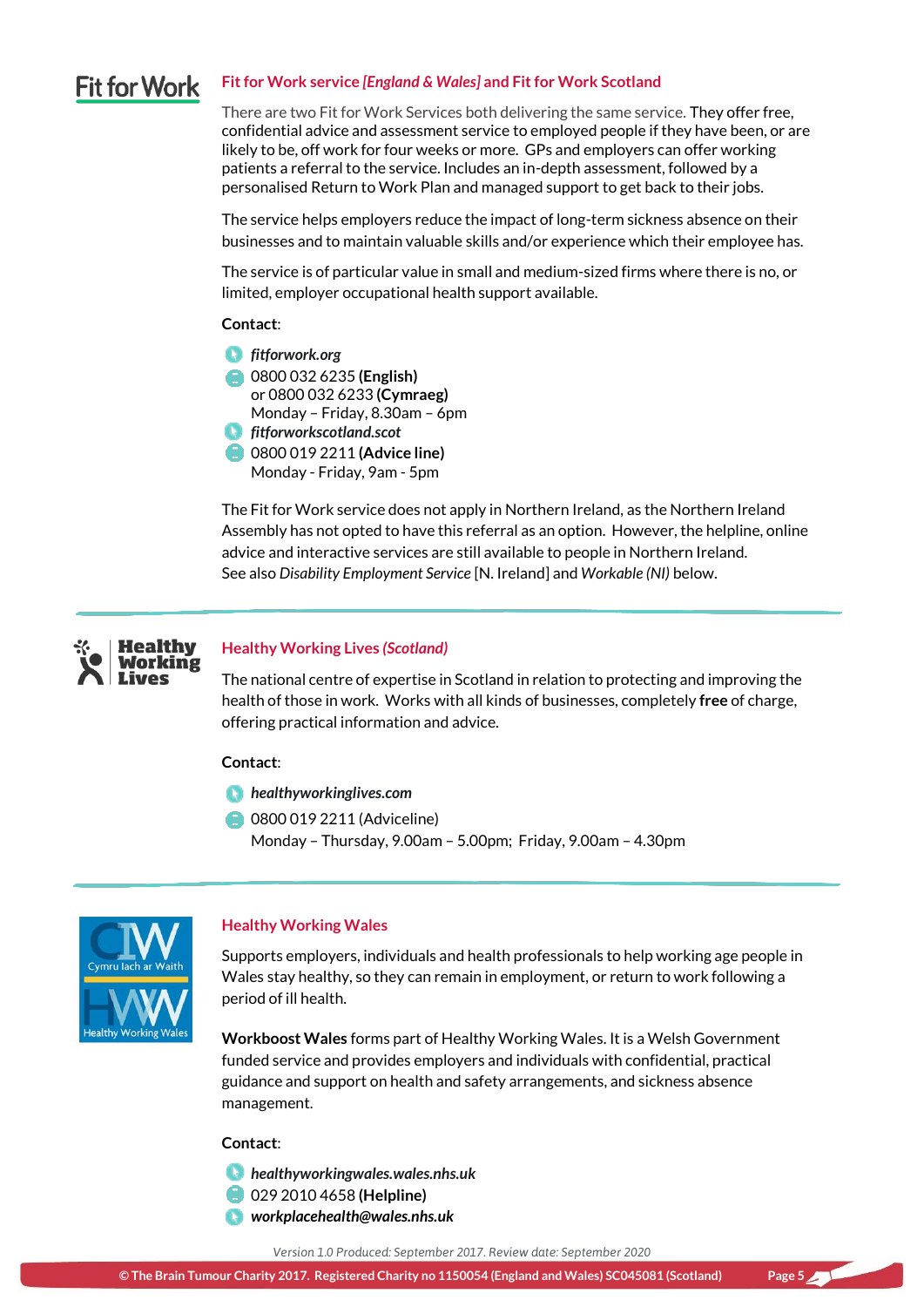

# **0845 609 6006 (Workboost Wales)** or 02920 104658 **Jobcentre Plus** *[England, Scotland and Wales]*

## **and Jobs & Benefits Offices** *[Northern Ireland]*

Government funded agencies which aim to find employment for working age people. They run programmes to help people with disabilities find work.

#### **Contact**:

*[gov.uk/contact-jobcentre-plus](https://www.gov.uk/contact-jobcentre-plus) (England, Scotland & Wales) [nidirect.gov.uk/contacts/jobs-benefits-offices-jobcentres-and-social-security-offices](https://www.nidirect.gov.uk/contacts/jobs-benefits-offices-jobcentres-and-social-security-offices) (N Ireland)*

**Labour Relations** AGENCY

#### **Labour Relations Agency (NI)**

Provides an impartial and confidential employment relations service to those working in industry, commerce or public services in Northern Ireland. Advice on good employment practices and in resolving disputes for employers and employees

#### **Contact**:

- *[lra.org.uk](https://www.lra.org.uk/)*
- 02890 321442 **(Enquiry point)** Monday – Friday, 9am – 5pm
- *[info@lra.org.ik](mailto:info@lra.org.ik)*



# **Law Centres Network (LCN)**

The Law Centre Network does NOT offer legal advice, but it provides details of local law centres across the UK.

Law centres work within their local community to defend the legal rights of local people who cannot afford a lawyer. If you do not have a law centre near you, the LCN lists other sources of advice.

## **Contact**:

*[lawcentres.org.uk](http://www.lawcentres.org.uk/)*



Agency

# **Legal Aid**

Legal aid can help meet the costs of legal advice and representation in a court or tribunal, for those who are eligible.

#### **Contact:**

*[gov.uk/legal-aid](https://www.gov.uk/legal-aid) [England & Wales] [mygov.scot/legal-aid](https://www.mygov.scot/legal-aid/) [Scotland] [nidirect.gov.uk/articles/legal-aid](https://www.nidirect.gov.uk/articles/legal-aid) [Northern Ireland]*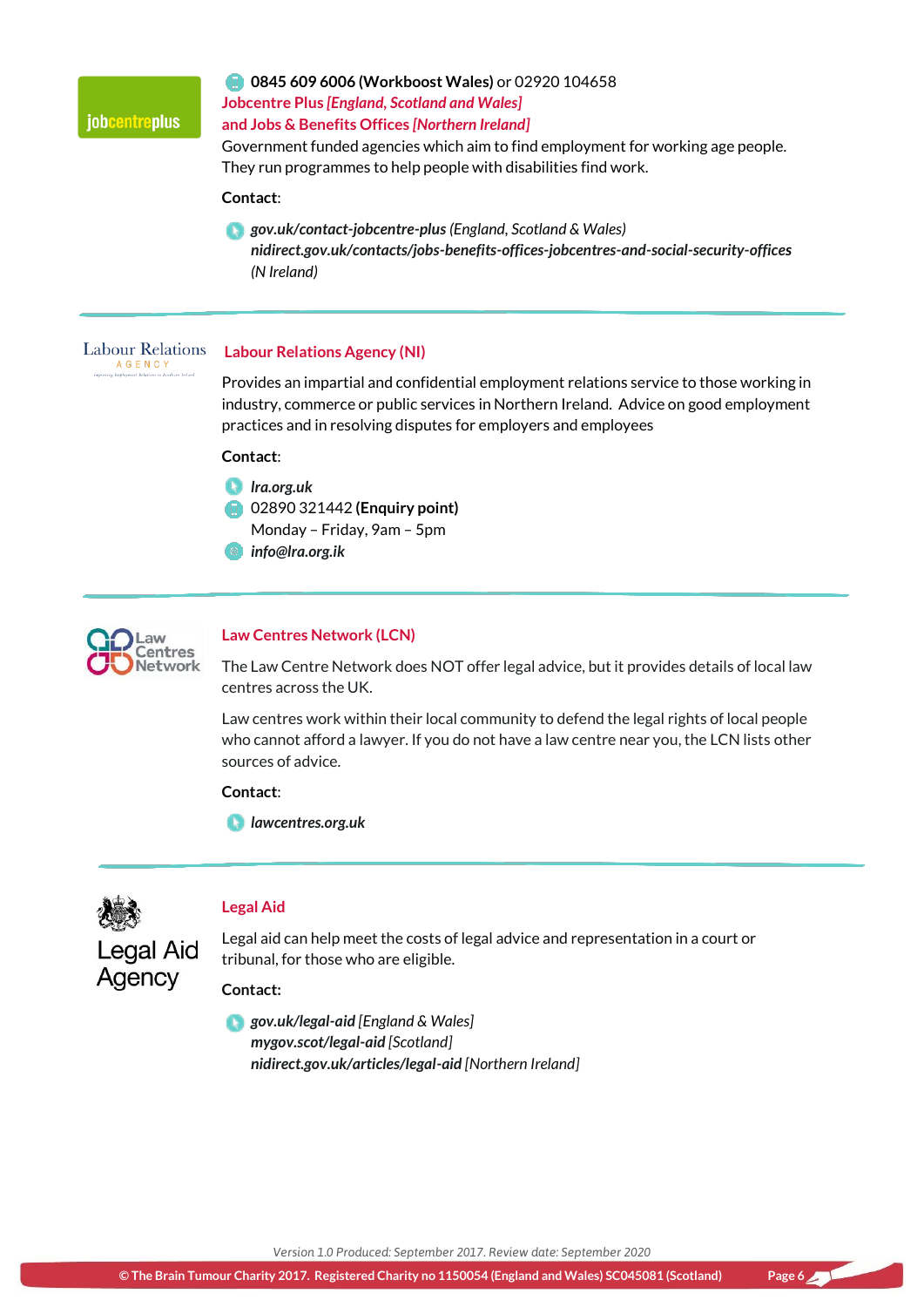

## **Occupational Psychology Services** *(N. Ireland)*

This service works closely with individuals who have a disability or health condition and are seeking work, or experiencing difficulties in work.

It also offers specialist consultancy to employers seeking advice and guidance in areas relating to disability and wellbeing in the context of work.

It can provide advice to both employers and individuals regarding reasonable adjustments and possible **alternative employment** options.

#### **Contact**:

- *[nidirect.gov.uk/articles/occupational-psychology-services](https://www.nidirect.gov.uk/articles/occupational-psychology-services)*
- 02890 829404
- *[ops@communities-ni.gov.uk](mailto:ops@communities-ni.gov.uk)*



The Law Society

# **The Law Society - Find a Solicitor service [***in England & Wales]*

The Law Society does not offer legal advice to the public, but they do have a free *Find a Solicitor* service for anyone looking for information about organisations or people providing legal services in England and Wales**.**

**Contact**:

*[solicitors.lawsociety.org.uk](http://solicitors.lawsociety.org.uk/)*



# **The Law Society of Northern Ireland - Find a Solicitor service**

The Law Society does not offer legal advice to the public, but they do have a free *Find a Solicitor* service for anyone looking for information about organisations or people **Contact**:

*[lawsoc-ni.org/solicitors](https://www.lawsoc-ni.org/solicitors)*



#### **The Law Society of Scotland - Find a Solicitor service**

The Law Society does not offer legal advice to the public, but they do have a free Fin*d a Solicitor* service for anyone looking for information about organisations or people providing legal services in Scotland.

#### **Contact**:

*[lawscot.org.uk/find-a-solicitor](https://www.lawscot.org.uk/find-a-solicitor/)*